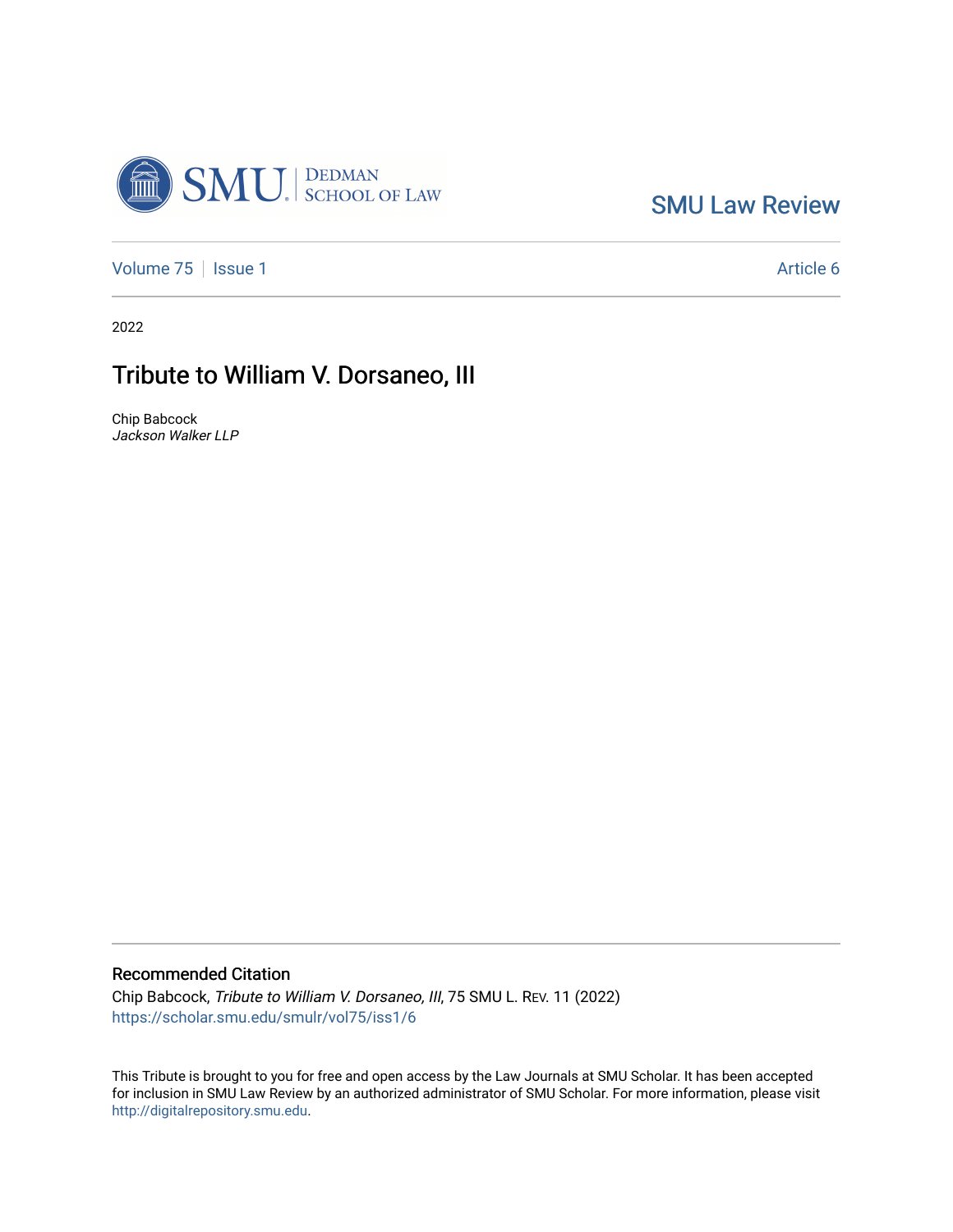## TRIBUTE TO WILLIAM V. DORSANEO, III

## *Chip Babcock*\*

If irst met Professor Dorsaneo thirty-plus years ago. I was a new member of the Texas Supreme Court Advisory Committee (SCAC), which began my education in how much I did not know about the law. Bill was, by contrast, a tow first met Professor Dorsaneo thirty-plus years ago. I was a new member of the Texas Supreme Court Advisory Committee (SCAC), which began my education in how much I did not know about the law. Bill end in the Texas Bar.

We have served together on the SCAC for all that time, and for the last twenty-one years, I have been the chair. One of my duties is to appoint sub-committees, with the permission of the Court, and the very first (and best) selection was Bill as chair of the appellate rules sub-committee. The Texas Rules of Appellate Procedure bear the imprint of Professor Dorsaneo's impressive knowledge and insight.

The Court, in fact, asked us to completely rewrite the Texas Rules of Appellate Procedure several years ago, and Bill and the other distinguished members of the sub-committee presented to the full SCAC and, ultimately, the Court with much improved procedures that achieved the goal of minimizing the "traps" in the Rules.

One of Professor Dorsaneo's pet projects did not, however, come to fruition. He led an effort over several years to produce a recodification of the rules of civil procedure. The project resulted in a body of work that was logical, practical, and caused the rules to hang together in a more orderly sequence. But it was never approved by the Court. I suspect, without knowing, that eliminating sixty-plus years of citations to the rules by their historical numbers was too much for the Court. While I sympathized with Professor Dorsaneo's ideal, not to mention the countless hours he put into the project, I worried, as a practicing lawyer, about the confusion that would be caused by completely reordering and renumbering the rules.

In my first years with the SCAC, before I became chair, I saw the obvious affectionate and close relationship Bill had with my predecessor, Luke Soules. The two of them were true students of the procedural aspect of trial practice. Luke would read advance sheets (I mean all of them) and send cases to his colleagues that he thought would interest them, especially Bill. Of course, all the procedural cases went to the Professor often with brief but insightful notations pointing out the significance of the case. Many of these observations formed the basis for comment in Professor Dorsaneo's seminal multi-volume work on Texas Trial Practice.

Partner Jackson Walker LLP, Houston and Dallas, Texas.